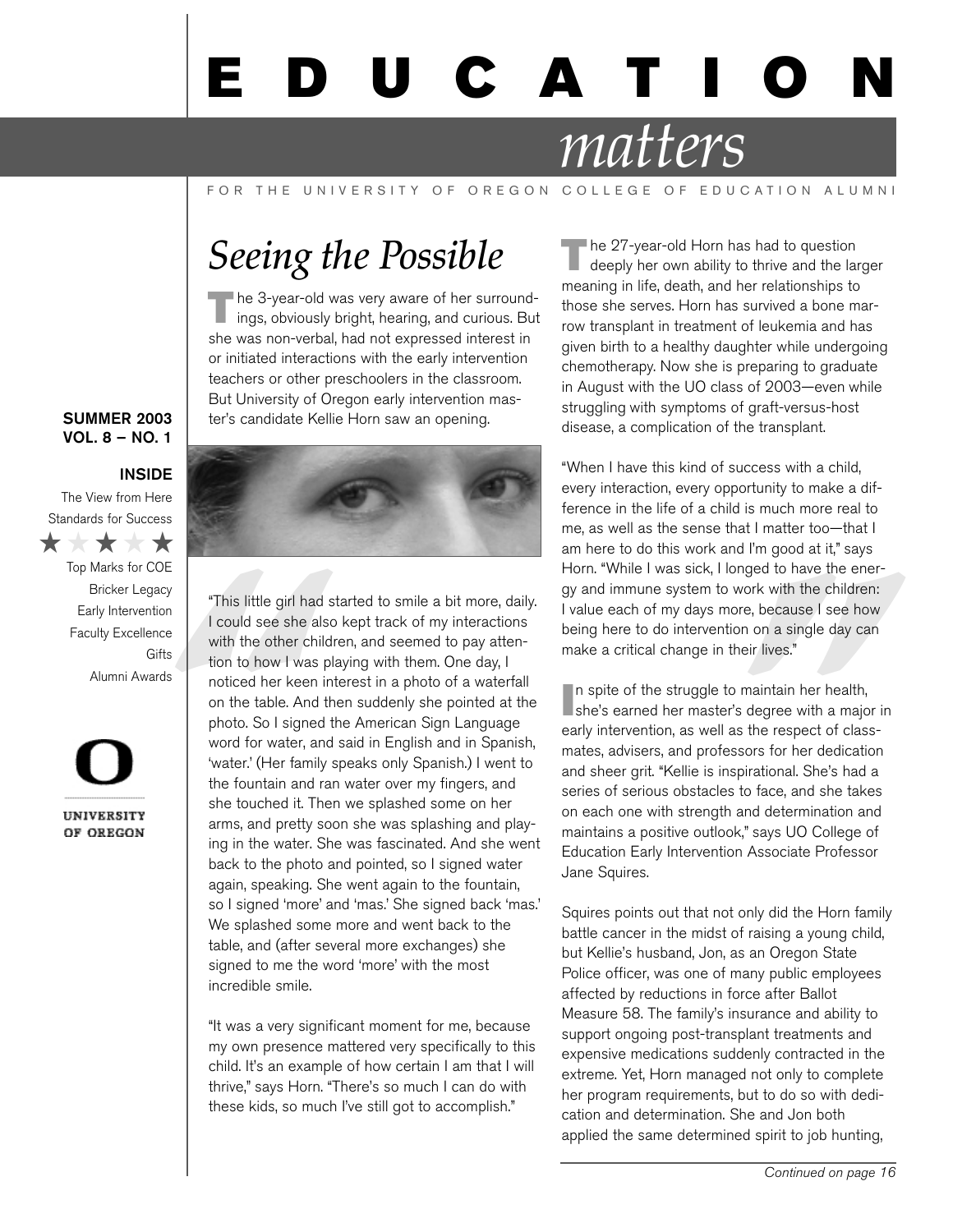

# *The View from Here*

*WITH GREAT PRIDE, THE FACULTY, STUDENTS, AND I would like to share the recent* U.S. News and World Report *rankings: the UO College of Education is the number two public college of education in the nation.*

*But we've done more than achieve lofty national acknowledgements. Our journey during the past decade has been marked by extraordinary competitiveness and success. The view from here suggests that it's not where you're standing that's important, it's what you do.*

*We've been busy: among several accomplishments, the COE has expanded to ten academic majors, reinstated and redesigned teacher education, added undergraduate and graduate majors in Counseling and Human Services, and increased enrollments from 450 to approximately 1500 students.*

*And each accomplishment creates a new view of the possible. As we map the next phase of our journey, exciting challenges lie ahead:* 

*• COE will advance initiatives with the College of Arts and Sciences to provide career-long learning opportunities for undergraduates, graduates, and practicing educators in science and math, social sciences, humanities, and education.*

*• COE will extend its pre-service teacher education focus, designing a comprehensive teacher development and education leadership model for practicing educators.This requires supporting the development of nationally distributed and networked "communities of practice" to strengthen professional effectiveness.*

*• COE research and outreach units will develop the infrastructure capacity to take their knowledge, innovations, and expertise to scale, enabling school systems to implement research-based practices that foster student learning progress and performance.*

*Excellence is not about a point in time; it is about a relentless pursuit and journey. There is a path for you here too, alumni and friends. We invite you to share our faculty's extraordinary commitment to improving the teaching and learning of all students.*

Marting Kaupman

Martin J. Kaufman Dean, College of Education

### Nation's High Schools Receive Keys to Success

Many high school students prepare for college, but they are often surprised by the knowledge and skills university professors expect of them.

This spring approximately 20,000 public high schools across the nation received "Understanding University Success," the culminating report of a two-year study by the American Association of Universities in collaboration with the Pew Charitable Trust. The study was undertaken at the request of a group of university presidents in the Association of American Universities (AAU) who asked the organization to help improve the alignment between K-12 education reforms and university expectations.



UO President Dave Frohnmayer congratulates COE Associate Professor David Conley on the nation-wide distribution of "Understanding University Success."

Aimed at helping students overcome the traditional divide between success at the K-12 level and the expectations of universities, the written report and an accompanying CD-ROM contain guidelines for ensuring student success during the first year of college study. The guidelines grew out of interviews with more than 400 university faculty and staff members, as part of a project called Standards for Success, a three-year \$2.5 million project of the AAU and 17 of its member institutions.

Directed by UO College of Education Associate Professor David Conley at the Center for Educational Policy Research, Standards for Success produced university work samples, a library of college-level assignments, syllabi, and

*"Excellence is not about a point in time; it is about a relentless pursuit and journey."*

Marty Kaufman

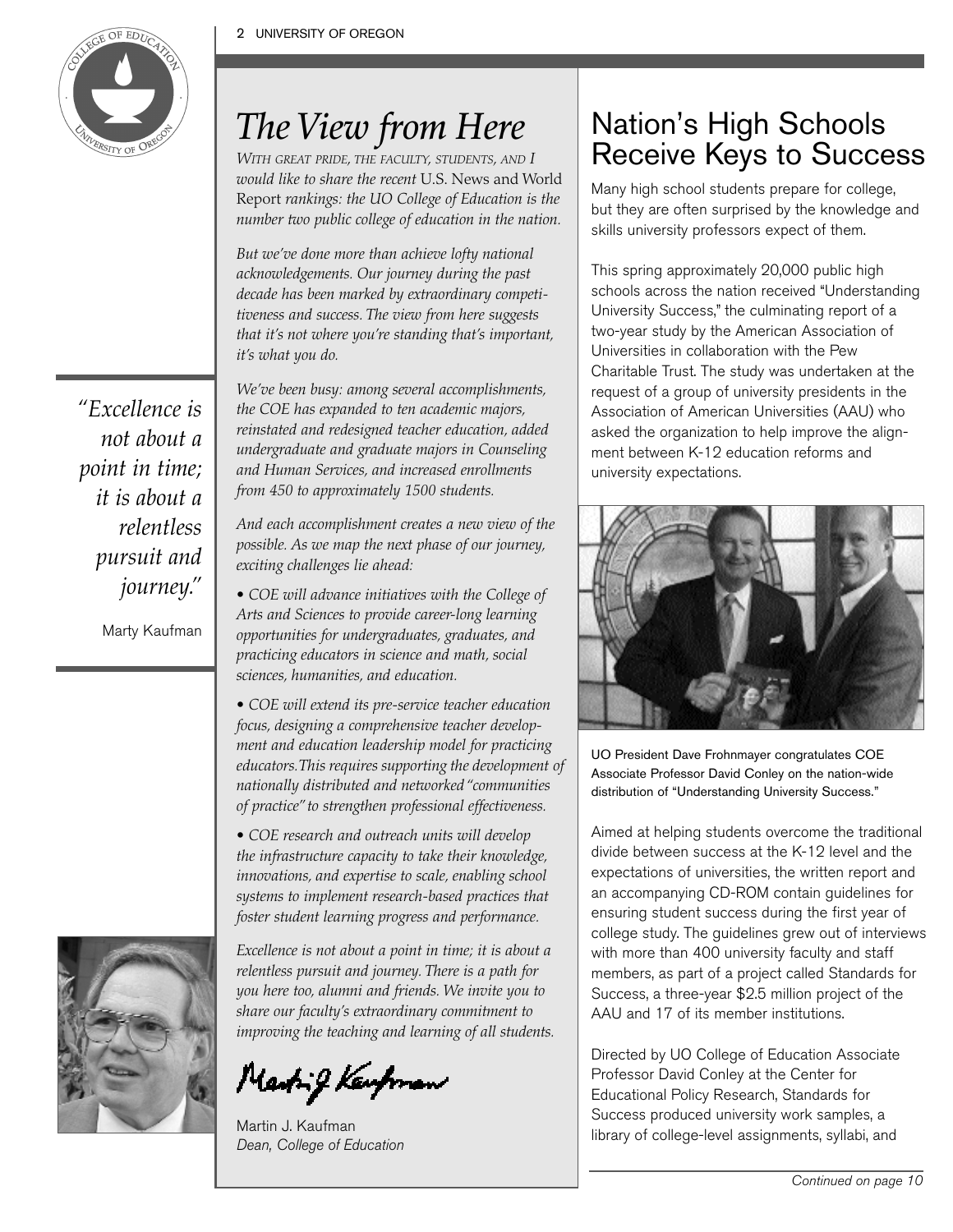### APRIL 14, 2003, EUGENE REGISTER GUARD GUEST VIEWPOINT: BY DONALD TYKESON *UO College of Education Earns Top Marks*  \* \* \* \* \*

A decade ago, in the shadow of the Ballot Measure 5 property tax limitation initiative, the University of Oregon made sweeping cuts in the College of Education, eliminating teacher training. The cuts were so deep that many believed the college had closed. That perception couldn't be more wrong.

Not only has teacher education been reconstituted at the UO, the cutting-edge research the college was known for has continued to be among the best in the nation. UO faculty routinely shape policies, textbooks, and curricula not only for Oregon's kindergarten through 12th grade school system, but also for some of the nation's largest school systems [e.g., in California and Texas].

As a longtime trustee of the UO Foundation, I was pleased to see that the annual *U.S. News & World Report* rankings named the UO the No. 2 public graduate school of education nationwide and seventh among all universities, public and private. In both rankings, the UO moved up two notches from its positions last year.

The college was rated particularly well in the various sub-rankings for graduate education programs. The magazine lists the UO college as No. 1 in the nation in faculty member research productivity—a position the college has held for six of the past seven years—and No. 3 nationally in both quality of students and in special education. *U.S. News* also ranked the UO the "most selective" public graduate program in the nation.

Included in this list are such institutions as Harvard, UCLA, Stanford, Penn, and Cornell. We can all be proud of these rankings, which further enhance the UO college's best-in-the-Northwest position.

These achievements are even more remarkable given the state's continued disinvestment in higher education. Fortunately, this has been partially offset through federal funding that recognizes the quality of UO research.

From earliest childhood, the importance of education has been manifest in our family. One of my first recollections was of receiving a savings bond designated for college. My mother was a teacher, and her passion for improving the lot of children in the classroom has carried over throughout my life.

In my view, UO faculty members should be complimented on the fact that they spend enormous amounts of time in schools and communities, working with teachers, administrators, and families. Our education systems, from kindergarten through the undergraduate college level, are resistant to change for a variety of reasons. The effort by the UO College of Education to address this is extremely valuable.

By focusing on the most fundamental challenges facing schools and communities, these faculty members help educators and administrators, school districts, and states respond to changing expectations for highly competent, caring educators.

This direct faculty contact with schools also has a meaningful impact on the experiences of the educators in training who are currently enrolled at the UO. These students learn from professionals who are strongly engaged in the dynamics of today's schools, and emerge from our university ready to make an immediate difference, whether in the classroom or as principals and administrators leading schools and school districts.

We can be proud that UO faculty are key players in the national effort to build better schools and help children be successful learners.

Donald Tykeson is vice chairman of Bend Cable Communications. He has been a UO Foundation trustee since 1996.

For a summary of the latest COE ratings, see page 11.

*"We can be proud that UO faculty are key players in the national effort to build better schools and help children be successful learners."*

Donald Tykeson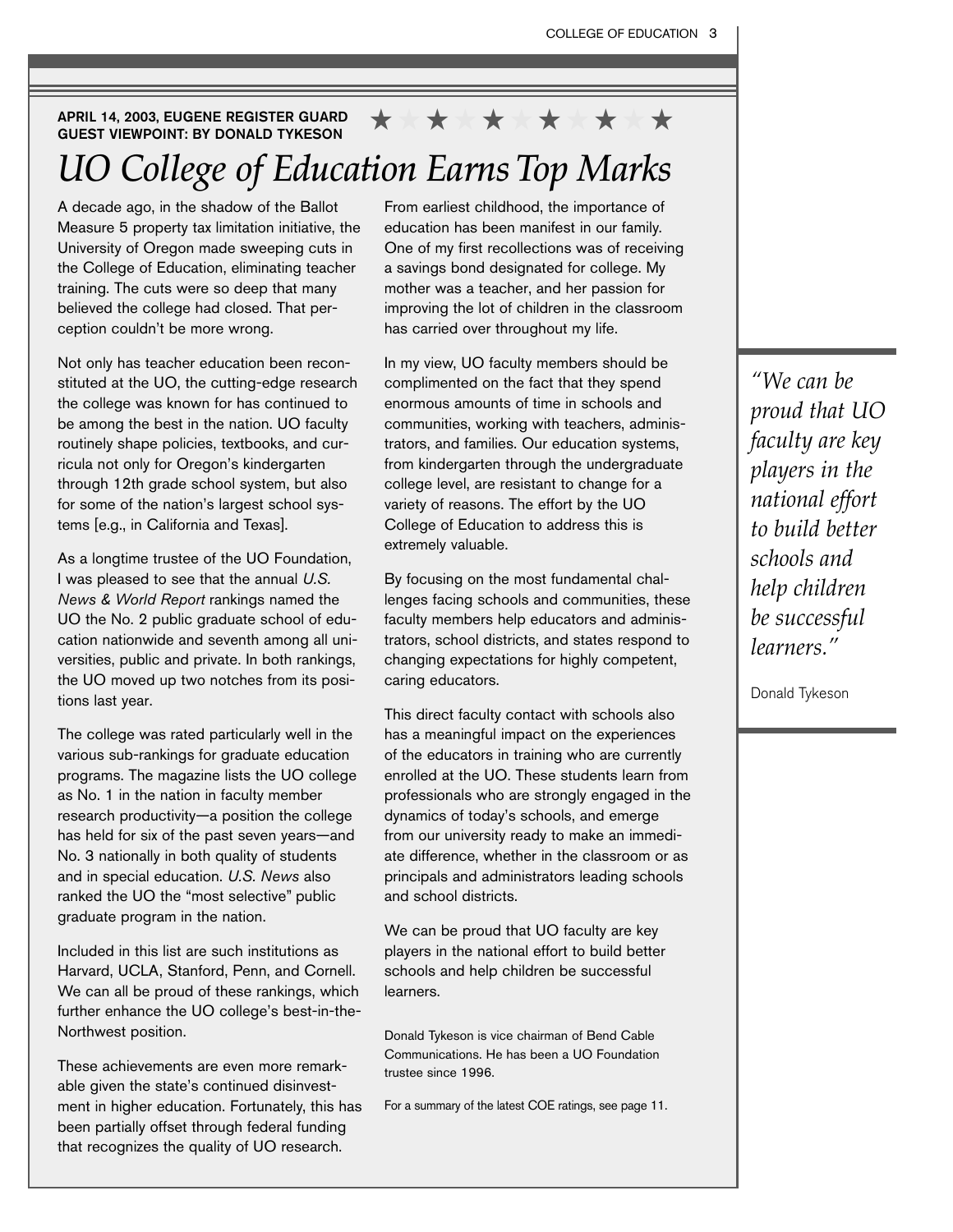### *Bricker Leaves a Legacy*

If you're lucky or just purposeful in planning<br>outcomes, the work you've given your career to f you're lucky or just purposeful in planning developing goes on working without you when you retire. As COE Associate Dean Diane Bricker enters retirement after 25 years at the University of Oregon College of Education, her dedication to all aspects of her career—as researcher, professor, mentor, and associate dean for academic programs—makes her very present to the next generation of early intervention graduate students.

*Associate Dean Diane Bricker is retiring after 25 years at the UO College of Education, but her legacy of success continues.* 



Though Diane Bricker herself is never the first to claim attention for her own influence in the field of early intervention, Dr. Bricker's inimitable impact will long be felt, through the assessment tools and strategies she and co-author Jane Squires have

created, such as the Assessment, Evaluation and Programming System (AEPS), or the Ages and Stages Questionnaire (ASQ), or the philosophy of activity-based intervention widely in use in the field of early childhood special education today.

"We couldn't have had such an impact without the collective efforts of my colleagues," says Bricker. "We've worked collectively to improve the outcomes for children and families, and to help each of our graduate students positively affect these families through their teaching and leadership in creating the best of research-based interventions for young children," says Bricker.

Diane Bricker does not describe herself as a change-agent, but the facts speak for themselves. When Bricker joined the special education faculty in the UO College of Education in 1978, the Center on Human Development housed a few classes serving infants and preschool children with disabilities; however, no formal program in early intervention existed in the college. The infant and preschool classes were supported by state mental

retardation/developmental disabilities funds. No systematic attempt was made to include university students in these classes, nor were individuals being prepared as specialists in early intervention. In addition, federal or other dollars to support demonstration, research, or personnel preparation efforts in early intervention were nonexistent.

 $\blacksquare$  wenty-five years later, things couldn't be more different. Under Bricker's leadership, early intervention became an approved COE major in 1993; in 1995, the Oregon Teachers' Standards and Practices Commission (TSPC) established a new endorsement in Early Intervention/Early Childhood Special Education. The COE Early Intervention Program was instrumental in the development of this state teaching licensure as the course work and competencies of the Early Intervention Program served as a model for the development of this state endorsement. And since 1979, the Early Intervention Program has been awarded more than 50 research, demonstration, and outreach projects totaling more than 17 million dollars in federal funding for research.

### **Focus on the Involvement of Families**

Dr. Bricker is probably most well known for the development of the Assessment, Evaluation and Programming System, a curriculum-based assessment evaluation system, and the Ages and Stages Questionnaire, a parent-completed monitoring system for children at risk. She has also been associated with the development of video tapes that describe both of these measurement systems. She has published extensively in the professional literature, regularly contributing to professional journals, and has contributed more than 50 chapters to edited books. She has also edited seven books and authored two textbooks.

In addition to these contributions to the field of early intervention special education, Bricker's professional career has focused on the preparation of early childhood special education leadership and service personnel, and the development of policy to guide both training programs and service delivery models. Her research has addressed the development of effective intervention procedures and curricula, assessment and evaluation measures, and in particular has pioneered the involvement of families and the development of systems approaches to early intervention.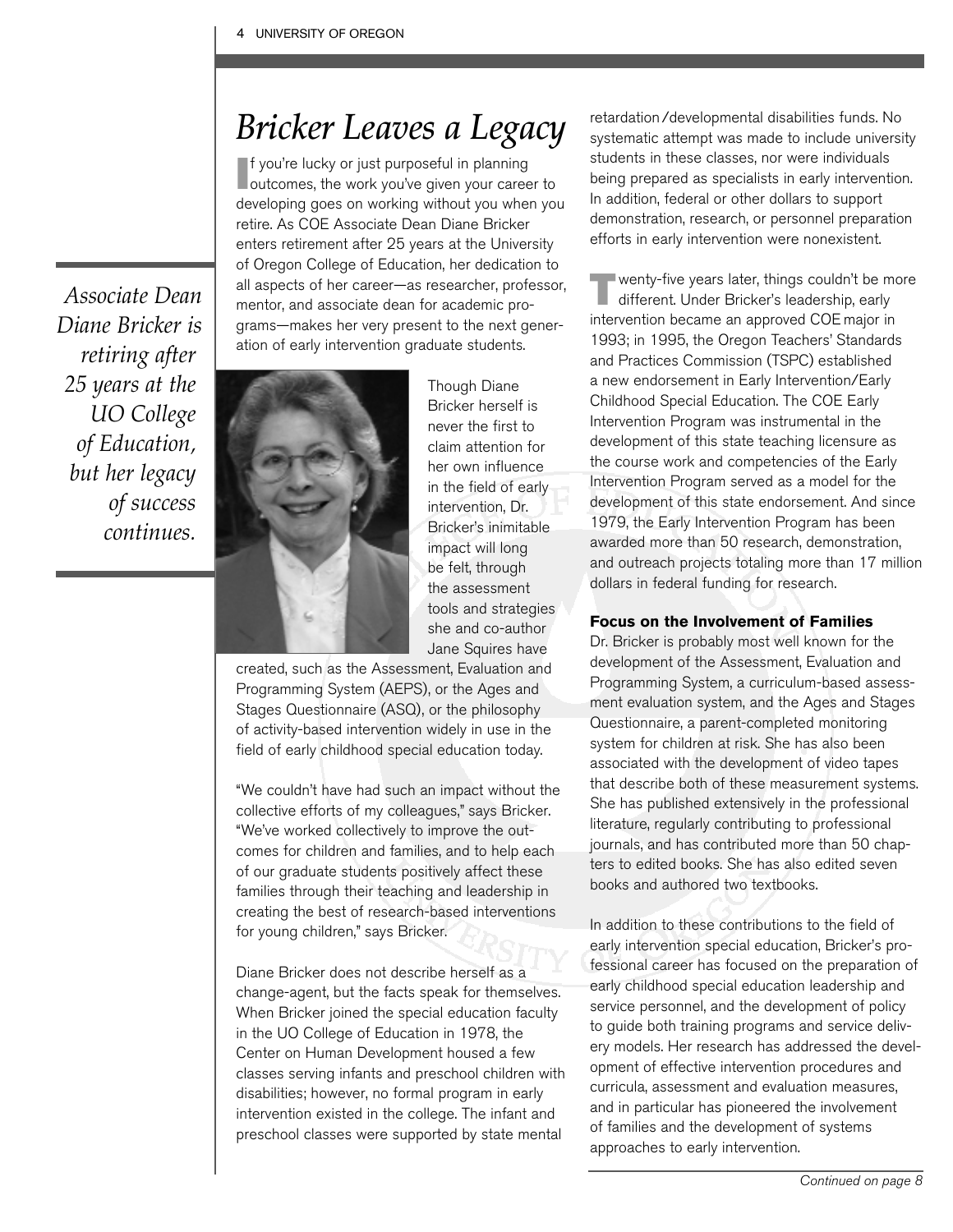### Associate Dean & Family Establish **Scholarship**

Diane Bricker, associate dean of the College of Education, and her sons Eric, of Charlottesville, Virginia, and Tim, of Moraga, California, established an endowed scholarship in the college in memory of their mother and grandmother. A nationally recognized scholar in early intervention for children at risk, Dr. Diane Bricker created this scholarship in celebration of the life of her mother, Madeline Davis.

"She was an extraordinary mother and grandmother as well as a friend to all small children who came her way," says Diane Bricker. "She always recognized the importance of education in children's lives, and later in her life she discovered the joys of teaching young children through her kindergarten volunteering."

Madeline Davis was a devoted volunteer aide in the kindergarten program at Willagillespie Elementary School, where students called her Grandma Madeline. "Throughout my life, my mother was a strong advocate of education, and she was one of the first people who made the connection for me between the special needs of the developing child and the enormous benefits of educating mothers of young children. She often reminded me early in my own career that educated women bring so many important tools to the raising of children," says Bricker. "I am certain this attitude informed my own interest in early intervention and parent education as a strategy to improve the learning and healthy development of children."

Named the "Davis-Bricker Scholarship for Student Research into Improving Services for Young Children and Their Families," the endowed fund will be used to support graduate students in the College of Education. Dr. Bricker hopes that the scholarship will address a deficit in the college, where there have not been funds dedicated to support the research of doctoral students who are committed to enhancing the lives of young children and their families. *See related story at right.*

Gifts in support of this scholarship can be made to Davis-Bricker Scholarship c/o UO Foundation PO Box 3346 • Eugene OR 97403-0346 (541) 346-3026 • (800) 289-2354

# *Taking Care of the Care Givers*

David Allen, the first recipient of the Davis-Bricker Scholarship in support of doctoral research in early intervention, has used his support to design ways for new parents to examine parenting from many different perspectives.

"Parents really benefit from examining what they do," says Allen. "One of the participating parents commented early in my course, 'You know, I've tried to consciously think about our parenting choices, like how we discipline, but before this class, we never sat down and talked about our family philosophy or even asked if we had one to talk about!" " Allen reports.

"The class I taught helps parents reflect on their parenting through enhancing the self esteem of the parent and creating awareness about parenting styles how we were parented and how to prepare for the stresses and challenges we will face in parenting," says Allen.

Allen's dissertation research examines the different outcomes of families who receive only traditional family-resource-center services compared to those parents who receive these traditional services plus a supplementary parenteducation class.

"The parenting class focused on parenting strategies and child development from birth to six. Class was held once weekly, for ten weeks, in a middle school, where we could use some of the classrooms for childcare and utilize the home economics classroom to prepare and serve a meal. The class itself was held in an adjoining classroom," says Allen.



Allen's classes used a research-based curriculum that examined child development stages, appropriate responses for those stages, and the needs and nurturing of these stages. Considering their own parenting choices and planning for challenges became more stimulating once parents had working definitions of appropriate expectations for developmental stages. They saw something they had been approaching intuitively—often with some doubt or dissatisfaction—from the perspective of what science shows about it. Allen led the parent group in activities that address selfesteem, helping parents understand how the inner world that they experience influences how they shape the world their child experiences in the family.

In addition to planning for instruction and childcare activities for the weekly class, Allen also rolled up his sleeves to help cater the weekly meals. It was no small task to feed more than 30 adults weekly, but Allen's goal was to engage participation at a level beyond the norm for community-based education.

"I tried to make this a night out for the parents, to extend some respite, give them a break and a chance to talk to other adults while their young children were engaged in activities. But I also was trying to create rapport among them with a pleasant kind of activity like eating good food, as a way to increase the level of engagement for these parents."

Why spend so much effort to address what many might view to be more the realm of counseling psychology than early childhood education research?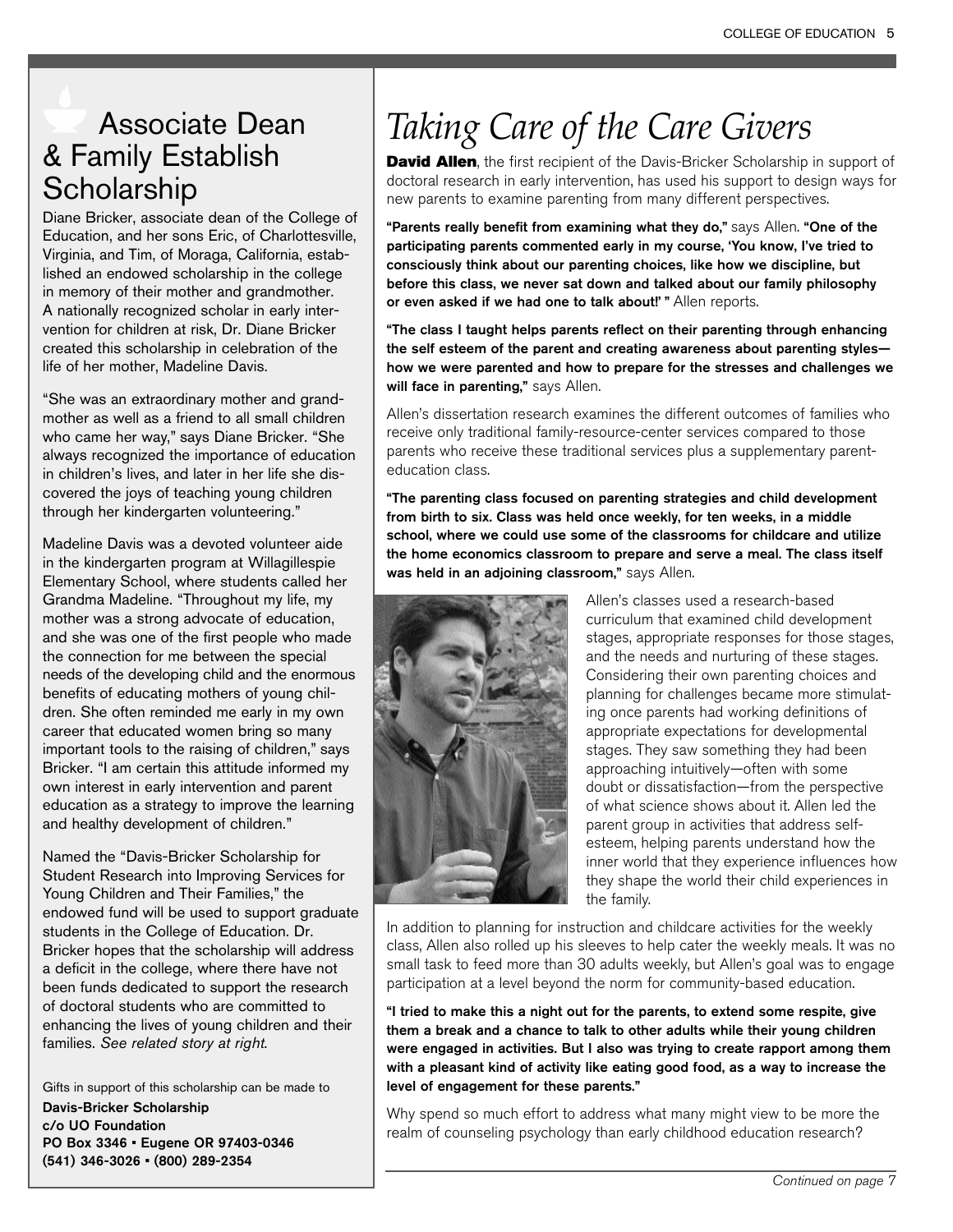# *How Early?*

Early intervention science brings the measures of developmental milestones to a new population of special children: babies conceived via in vitro fertilization. How do they develop in comparison to spontaneously conceived children?



Jane Squires

### **EIP FACULTY ACCOMPLISHMENTS**

Diane Bricker and Jane Squires have presented workshops and papers at local, state, regional, and international conferences. Bricker published the second edition of the Assessment, Evaluation, and Programming System in addition to articles on the Ages & Stages Questionnaires: Social-Emotional (ASQ:SE), published in 2002. Squires participated in an international study investigating outcomes of children conceived by Assisted Reproductive Technologies and has published related follow-up studies, as well as articles on the ASQ:SE and infant mental health. Bricker and Squires have also collaborated and consulted with state and federal entities and provided service to the university and community on issues related to young children.

COE early intervention's Jane Squires has been working on the developmental follow-up of children conceived after assisted reproductive technology (ART). Squires directed the U.S. portion of an international study examining developmental outcomes for children conceived after intracytoplasmic sperm injection (ICSI). ICSI is a technique used for men with very low sperm counts and for couples with unexplained infertility. ICSI assists couples by injecting one sperm into an egg, so that natural selection is by-passed. Because of this feature the absence of the selection process, which is understood to randomly control for developmental fitness—there was some question about the potential for developmental difficulties in babies conceived in this manner.

The study, conducted in collaboration with Weill Medical College, Cornell University, and investigators from Sweden and Belgium, showed that, while children conceived after ICSI had more neonatal complications, there were no subsequent effects in terms of chronic illnesses and surgery, says Squires. While many ART studies have been done in Europe and Australia, this was one of the first done in the U.S.

"I presented on the U.S. outcomes at an international meeting in Prague in November. Our data show few differences between ICSI conceived and spontaneously conceived children at five years. There were minor differences between ICSI and spontaneously conceived children on cognitive, behavior, and motor tests, but these differences appeared to be related to the medical systems in individual countries rather than differences among children," says Squires.

### **What's New in Early Intervention**

The Early Intervention Program (EIP) was awarded two new personnel preparation awards in the fall of 2002, one at the master's level and the second at the leadership/doctoral level. During 2002-03,

20 master's students and ten doctoral students have participated in EIP academic programs. Approximately 15 master's and two doctoral students will graduate at the end of summer 2003.

### **Taking Training to the Region**

As part of the new master's award, the EIP inaugurated a rural master's level training component in conjunction with Oregon State University. In this rural component of the Early Intervention Program, students will attend on-campus classes for two to three summers and complete practicum and methods seminars at their rural sites during the academic year.

### **Demonstration Projects: Healthy Start, Migrant Head Start**

In its second year, the federally-funded demonstration program Access for Children to Early Services targeted Healthy Start and Migrant Head Start programs in Oregon to focus on systems change related to early identification and treatment of mental health and behavioral problems in infants and preschool children. Currently, post-test data are being collected in Healthy Start programs in Clackamas, Multnomah, and Jackson counties to assess the impact of the training efforts. Increased identification and referral of families with mental health and behavioral concerns, changes in systems as reflected in system maps, and increased numbers of children being screened for social/ emotional problems will be indicators of the effectiveness of these interventions.

### **Researching Early Childhood Mental Health**

The EIP was awarded two new research grants related to early childhood mental health. Southern Oregon Early Head Start is the research partner for the first grant, which is a university and Head Start partnership investigating how an add-on mental health component enhances Early Head Start mental health services. Parent-child interactions, child outcomes, provider ratings of their skills and knowledge, and provider skills related to infant mental health will be measured. The second research grant is a related infant mental health project investigating how an add-on mental health component enhances mental health services related to home visitors' knowledge and skills and  $parent$ -child interactions.  $\blacksquare$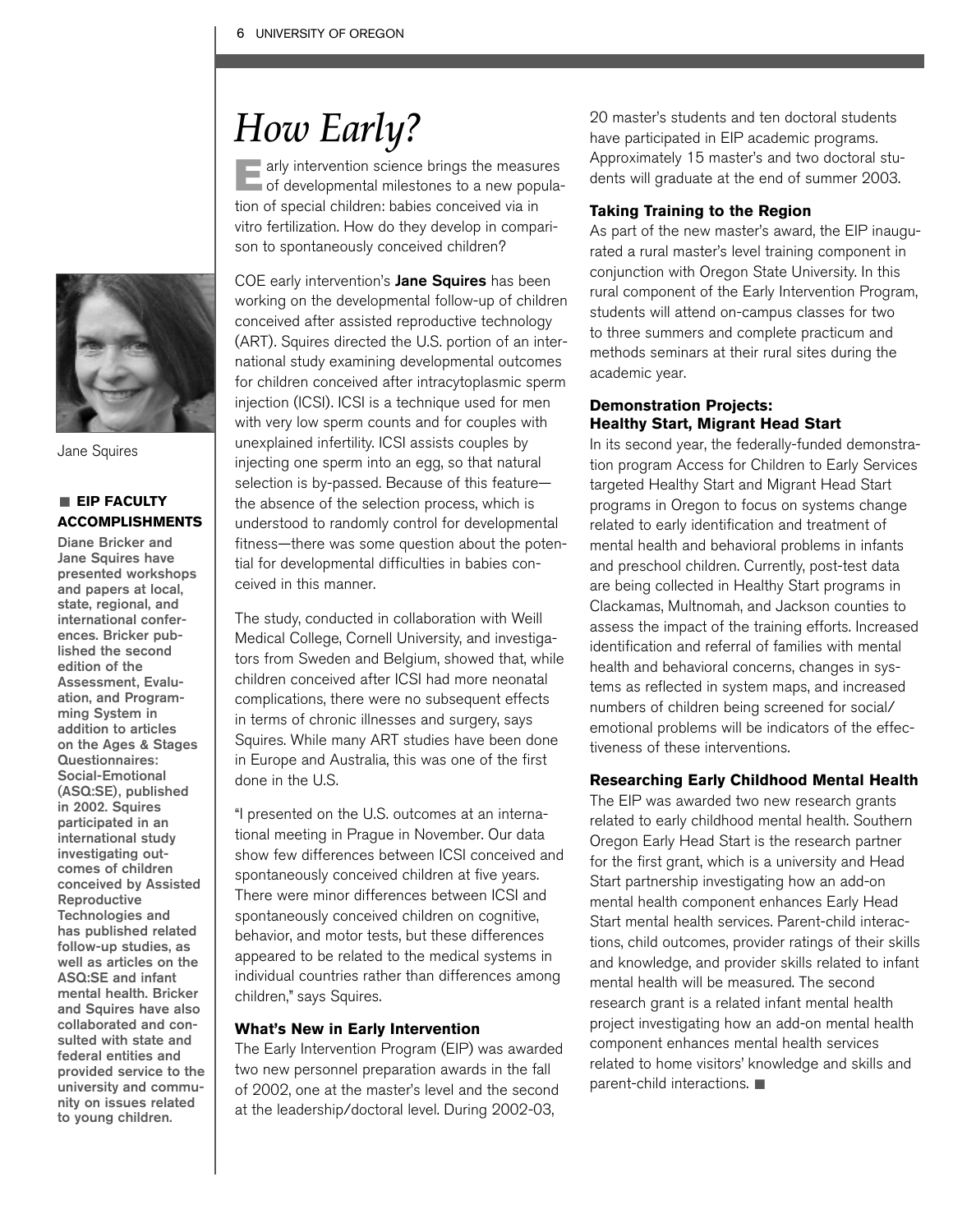### About Early Intervention



*ment research over the last 50 years has shown that human learning and development is critical in the preschool years. Intervening or identifying obstacles to that development can help a child avoid missing* 

*Child develop-*

*an opportunity to learn during this time of maximum readiness. When stages of greatest readiness are not taken advantage of, or learning or developmental deficits are not identified and addressed, a child may have difficulty learning a particular skill at a later time.*

*Early intervention provides services, including assessment and instruction, to children and their families to lessen the effects of a disability or other special learning or developmental condition. Early intervention may remediate existing developmental problems or prevent their occurrence; it may focus on the child alone or on the child and the family together. Early intervention programs may be center-based, home-based, hospital-based, or a combination. Services range from hospital or school screening and referral services to diagnostic and direct intervention programs of education and therapy.* 

*Early intervention can begin at any time between birth and school age. Intervening early with an exceptional child enhances the child's development, provides important support and assistance to the family, and maximizes the child's and family's benefit to society.*

### Taking Care of Care Givers continued from page 5

"Infants are vulnerable in particular because they are dependent on the caregiver for all their needs," says Allen. "The relationship can be greatly impacted by the parent's health or readiness to parent. The infant's needs and development are addressed within the reciprocal exchange between parent and infant, and later, parent and child. If the parent's own mental health or self esteem or personal awareness is not of sufficient fitness to meet the demands of that exchange, the fitness or development or mental health of the infant can suffer."

Allen's parenting class has ended, and parents are currently submitting survey questionnaires about the skills and insights they gained. The data will help other researchers and early interventionists learn how to improve services for children and families—and how community-based support programs may be more effective in intervening in the lives of children and families.

"His research methods are sound, conceptually based, and well-designed," says COE Early Intervention Associate Professor Jane Squires. "David is extremely conscientious, hard-working, and self-motivated."

Working hard to produce results is all part of the mix for the doctoral student researcher. Allen has a detailed long-term goal: to establish a comprehensive community resource center with preschool/toddler classrooms, drop-in space for parents, and even some activities to include senior citizens, whom Allen views as a vital untapped resource for communities seeking ways to enrich the learning of children and youth.

"If you want young people to respect elders, they need experiences with senior citizens throughout their maturation and education—from preschool through high school. And as they become teens, they need to know more about the experiences and the lives seniors have lived, and they have a need to be heard by the older generation."

Allen examines nursing-home or assisted-living models to consider how a community-based parent resource center for young children might interface with a senior assistance center in a new type of broad-based community intervention. He also teaches courses in curriculum development for early intervention and early childhood special education, conducts state and national trainings on development assessment tools, and supervises early intervention master's students in practicum sites throughout Lane County.

### **Teaching Teachers to Educate the Child's First Teachers**

So what will Allen's students remember about him, years after graduation, as they think back to the formative influences on their career and training?

"I help guide students to operate from their own strengths to evaluate their continuing growth and professional development. I encourage my students to be political—to become aware, to educate themselves about the key issues in education and policy, and to participate by voting and informing key officials and the community about their areas of expertise, about the critical needs of children and families. These needs are only addressed if the social fabric or its systems provide access to the best interventions research has shown to be effective."

David Allen, the first recipient of the Davis-Bricker Scholarship, is a graduate of University of Minnesota '96, with a master's degree in special education. Allen taught at the middle school and high school levels in Japan, elementary level in Seattle, and high school level at Cleveland High School in Portland, Oregon, before entering the Early Intervention Program at the UO College of Education.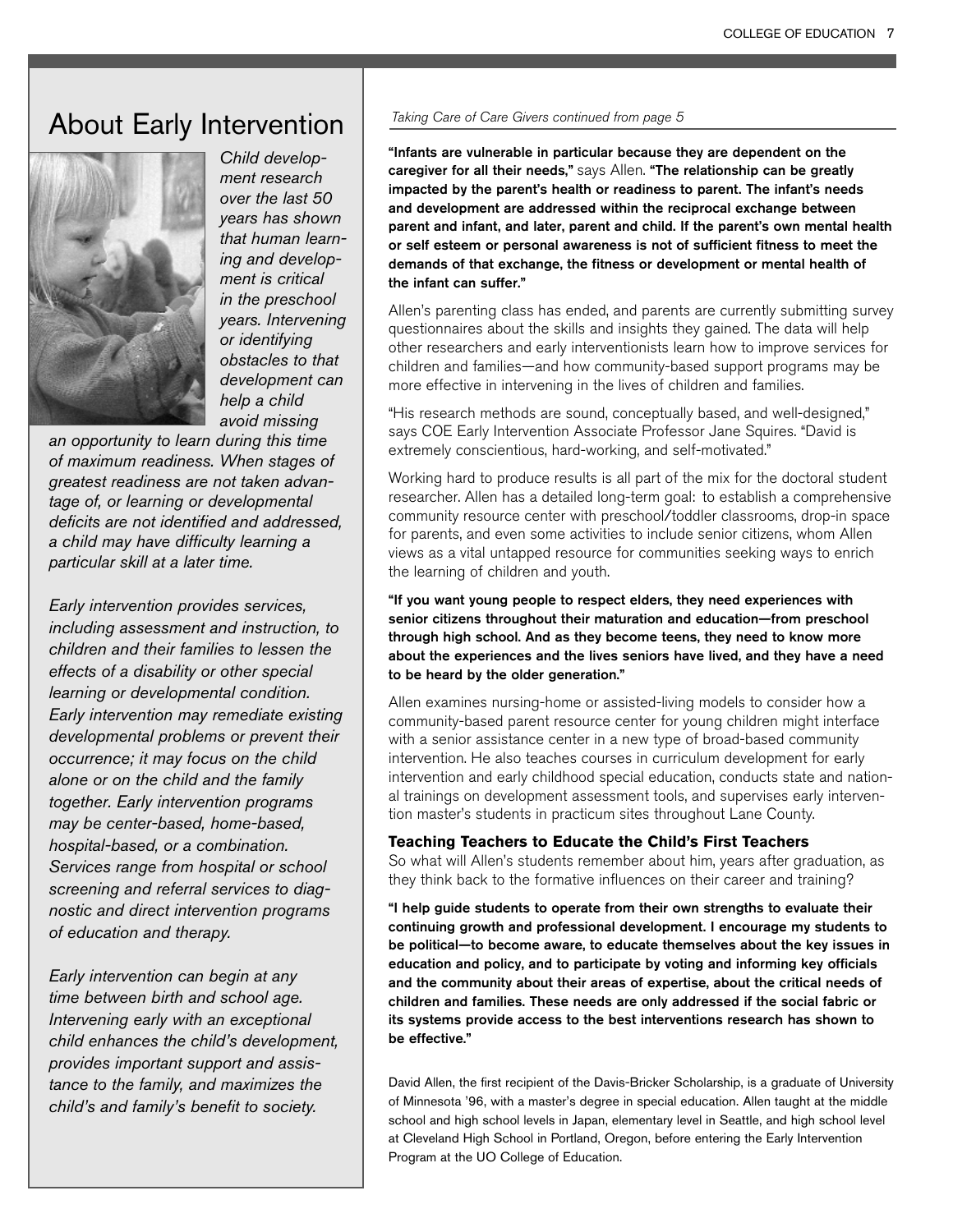### 8 UNIVERSITY OF OREGON

### **College of Education Advancement Council**

*President* Patricia Moffitt *Lake Oswego*

#### *Members*

Philip Barnhart *Eugene* Colleen Donnelly *Eugene* Don Essig *Eugene* Kaye LeFrancq *Eugene* Anita Bell McClain *Portland* Kay Parr *Portland* Robert "Ozzie" Rose *Salem* Laurie Schuchart *Seattle, WA* Ken Settlemier *Newport* Susan Shepard *Portland* Mike Stewart *Portland* Dean Thompson *Kent, WA* Connie Worrell-Druliner *Bend*

Bricker continued from page 4

### **Relishing Puzzles of Policy**

Bricker's interest in developing effective procedures in her research also seems to have carried over to her role as associate dean for academic programs, observes COE Dean Martin Kaufman.

"I've often called her the conscience of the college," says Kaufman. "But a better term might be culture-bearer, because in her capacity as associate dean for academic programs, Diane Bricker has captured the complexity of the college."

That's been no small task for the associate<br>dean and major director for early intervention. But her colleagues agree: Diane Bricker has placed the highest priority on elevating student needs while negotiating with the many-faceted disciplines and emphases represented by college programs or area leadership and faculty. In addition, she's interpreted university policy for delivery of academic programs and brought developing COE programs and curricula into better alignment with university policies and descriptions.



Davis-Bricker Scholarship recipient, David Allen, and Diane Bricker at the annual COE awards event.

"Diane has very methodically advanced the college's visibility within the context of the university," says COE Assistant Dean for Management Elaine Jones. "She also serves as guardian of the integrity of academic programs by continuously elevating to faculty and executive leadership the critical academic needs and interests of students."

Her dedication to addressing the academic needs of students through well-managed academic policies and procedures has earned her an informal reputation as "policy queen" of the college, a reputation reinforced by her authoring of two policy and procedures manuals and directing the program descriptions for the UO catalog.

Bricker's success in creating and maintaining a well-coordinated system for academic review is not just a matter of her ability to master a galaxy of detail; it is related to her bent as a researcher. Bricker admits that she has enjoyed the challenge of her role in finding the best tools to articulate, coordinate, and continue to improve the academic programs and curricula.

"I truly liked trying to shape the academic vision of the college," says Bricker. "It is intellectually challenging to try to represent the collective potential of extremely talented faculty and bright developing student-researchers. I have been very interested in discovering ways to foster the synthesis of the multiple perspectives of many high-powered, smart people to create a collective and integrated system to deliver the best we can offer in academic programs that are infused with research knowledge."

*Diane Bricker received her master's degree from the University of Oregon in 1965 and her Ph.D. from Peabody College, Vanderbilt University, in 1970. She began her professional career as a speech pathologist at the Parsons State Hospital and Training Center in Parsons, Kansas. From 1966 to 1974, she was the director of the Infant, Toddler, and Preschool Research and Intervention Project at Peabody College, Vanderbilt University, in Nashville, Tennessee. In 1974, she became an associate professor of pediatrics at the University of Miami, Miami, Florida and also the director of the Mailman Center for Child Development, Debbie School. Since 1978, Bricker has been a professor of education and director of the Early Intervention Program, College of Education, University of Oregon. In 1995, she was appointed the associate dean for academic programs for the College of Education.* 

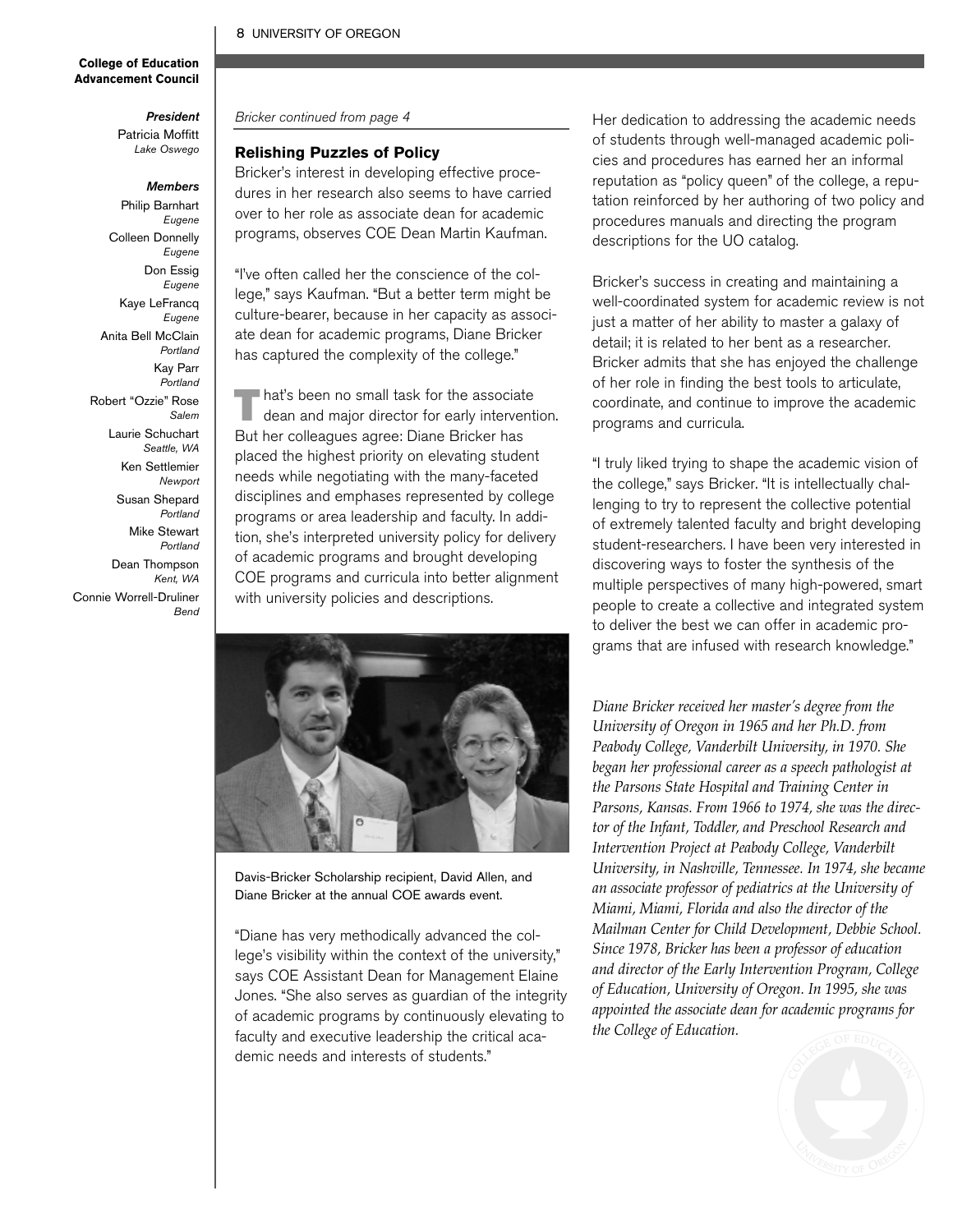### $\star$  COLLEGE OF EDUCATION FACULTY  $\star$ *At the Heart of Excellence*

**College of Education SPED Professor**<br>**Mark R. Shinn**, Ph.D., will receive the American Psychological Association (APA) Division 16's **Jack Bardon Distinguished Service Award** for 2003. The award recognizes professional and academic school psychologists whose careers are marked by exceptional service. Shinn will be recognized at the annual APA convention in August, held in Toronto, Canada, for his contributions as a nationally recognized expert in Curriculum-Based Measurement. Shinn has been a principal investigator on more than \$4.4 million of externally supported research and personnel training grants since 1988. He has also conducted more than 250 local, regional, and state-wide workshops in 23 states and provided consultation and presentations for nine state departments of education.

Communication Disorders and Sciences Associate Professor **McKay Sohlberg**, Ph.D., is principal investigator for a National Science Foundation (NSF) project awarded through the Information Technology Research Program. As part of a competitive review of 1000 proposals submitted, Sohlberg's project, which addresses the social



isolation of survivors of Traumatic Brain Injury (TBI), was one of only 40 awarded by the NSF.

According to Sohlberg, from 2.5 to 6.5 million individuals live with the consequences of Traumatic Brain Injury.

This number is increasing, as advancements in medical procedures applied at the scene of accidents, in emergency medical care, or in neurosurgery all produce a higher rate of survival for the injured. Many of these individuals are left with long-lasting alterations in social, behavioral, physical, and cognitive functions.

Sohlberg's project focuses on one aspect of the social isolation TBI survivors experience, that of community access. "Many TBI survivors are unable to do independent travel to go to the store, to see a doctor, to attend a community social event," says Sohlberg. "Not only do they find it impossible to drive within the community, they also have problems using the bus system or even traveling by foot to a destination. It is clear that high technology, in the form of wearable navigation devices, has potential to help," says Sohlberg.

The Society for Prevention Research has selected **Charles Martinez**, Ph.D., to receive the **Community, Culture, and Prevention Science Award** for his contributions to advancing the field of prevention science. A clinical psychologist and research scientist for the Oregon Social Learning Center, Martinez teaches COE multicultural leadership and education courses. He is currently principal investigator on the Latino Youth and Family Empowerment Project funded by the National Institute on Drug Abuse, a collaborative effort to address significant gaps in prevention science and intervention services to evaluate and address the needs of Latino families with youngsters at risk for substance abuse and related problems.

CATE LEADS OREGON WRITING PROJECT

The Oregon Writing Project (OWP), now in its 26th year at the University of Oregon, has moved its academic and administrative operation to the Center for Advanced Technology in Education (CATE) in the UO College of Education. Professor **Lynne Anderson-Inman**, director of CATE, assumes the role of OWP Project Director.

OWP's signature offering is an intensive fourweek graduate-level summer workshop for experienced teachers of all grade levels. By joining with the College of Education, OWP will seek to increase the number of school-year professional development programs it provides regionally.

The annual OWP Summer Institute is geared to help teachers maximize their use of classroom technology and improve their skills in teaching writing. OWP is Oregon's affiliate of the National Writing Project Network, headquartered at the University of California, Berkeley.

*Faculty members inspire students and shape their college experience. They provide research that significantly enriches culture and personal lives.*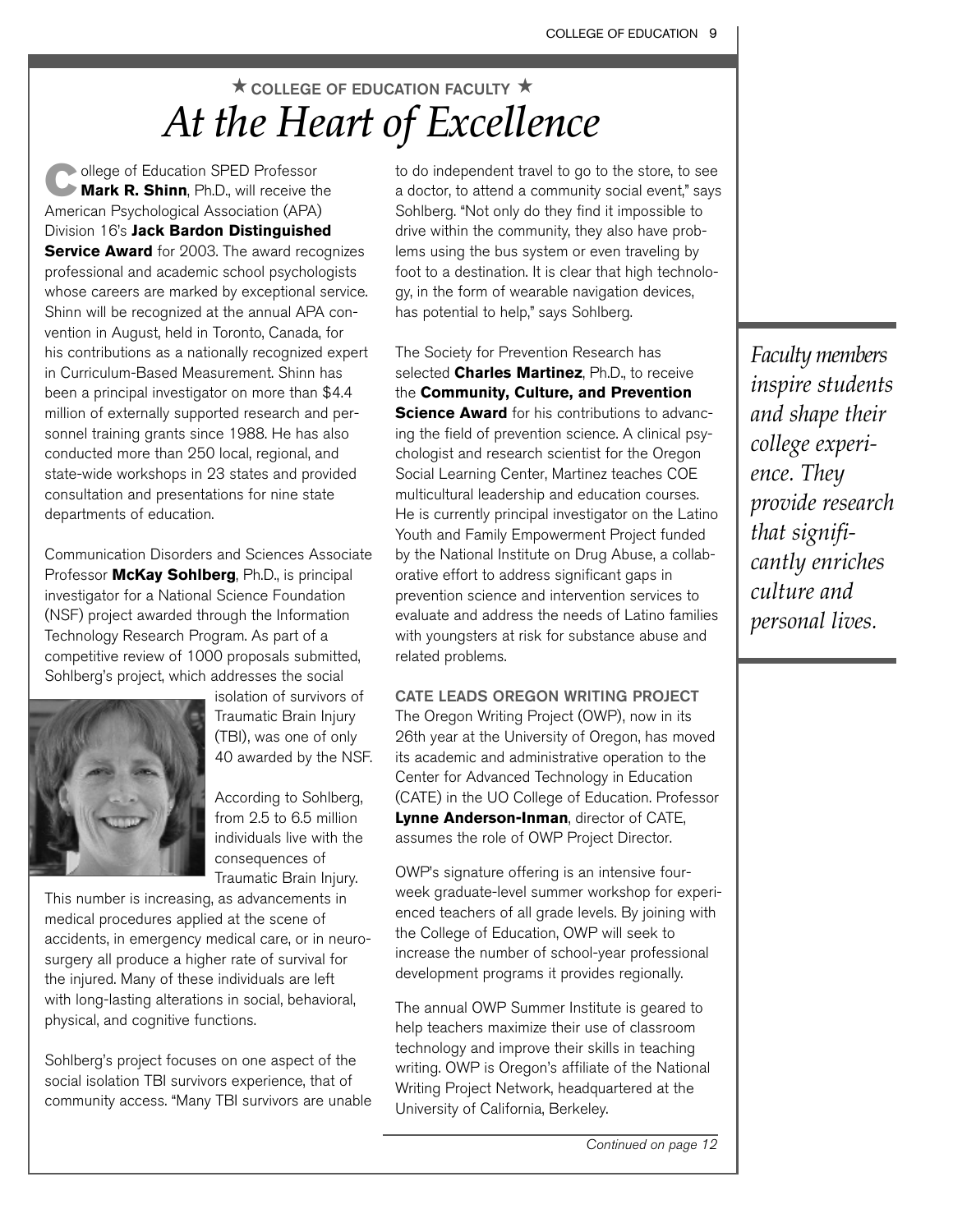#### Keys to Success continued from page 2

other information—all on a CD-ROM distributed nationwide. The project also developed a state high school assessment database, a collection of information about standardized exams and assessments in all 50 states.

*"Students should be prepared not just to be admitted to college, but to succeed in college once they are admitted."*



David Conley

"We wanted to create a set of expectations that went beyond any individual institution," says Conley. "The standards have been endorsed by 28 of the country's leading research universities. They represent the best thinking on what it takes to succeed at these universities and others like them."

The report, "Understanding University Success," is divided into six disciplines: English, mathematics, natural sciences, social sciences, second languages, and the arts. Materials and work samples from the report are available free of charge at the Standards for Success (S4S) website <www.s4s.org>. Standards for Success compiled a library of more than 250 work samples and syllabi that illustrate the quality of work AAU-university professors expect of freshmen in entry-level courses. More than 25,000 downloads of the report from the website indicate broad public interest in the specific work samples, in addition to the nationwide distribution of the report, which has currently been delivered to each public high school, state legislators, and other educational leaders.

### Guidelines to Shape the SAT

The College Board—developer of the nation's most widely used university entrance exam, the SAT—has licensed the included standards and accompanying student work samples to be used as foundational elements in developing the SAT, PSAT, and Advanced Placement exams, in the interest of making the exams more reflective of students' abilities to handle college work.

"These standards describe students who can express themselves very well in writing, who understand a range of mathematical concepts and can use them to solve a range of complex problems, who comprehend that the scientific method is a way of thinking about scientific inquiry and not a set of steps to follow in a mindless fashion, and whose knowledge of social problems and issues helps them master and apply concepts and theories from the social sciences," says Conley.

 $\blacksquare$  he next phase of the project, in 2003, entails specifically defining the alignment between 20 different states' standard assessment exams and the Knowledge & Skills for University Success (KSUS) already developed through the study. S4S research found that there often is a disjuncture between the knowledge and skills tested in state assessment exams and the knowledge and skills necessary for university success.

"How many states had developed state K-12 standards that align closely with college success standards before this study was completed? None," says Conley.

"For the first time, we have translated university faculty expectations out of the abstract and are really saying what we want students to know and be able to do. Now states can accurately examine their academic content standards to see how well they align with postsecondary expectations," says Conley. "And while the purpose of high school should not be college preparation alone, the reality is that two-thirds of students go directly to postsecondary education upon graduation, and more than 75 percent enter within five years of graduation. These students should be prepared not just to be admitted to college, but to succeed in college once they are admitted."  $\blacksquare$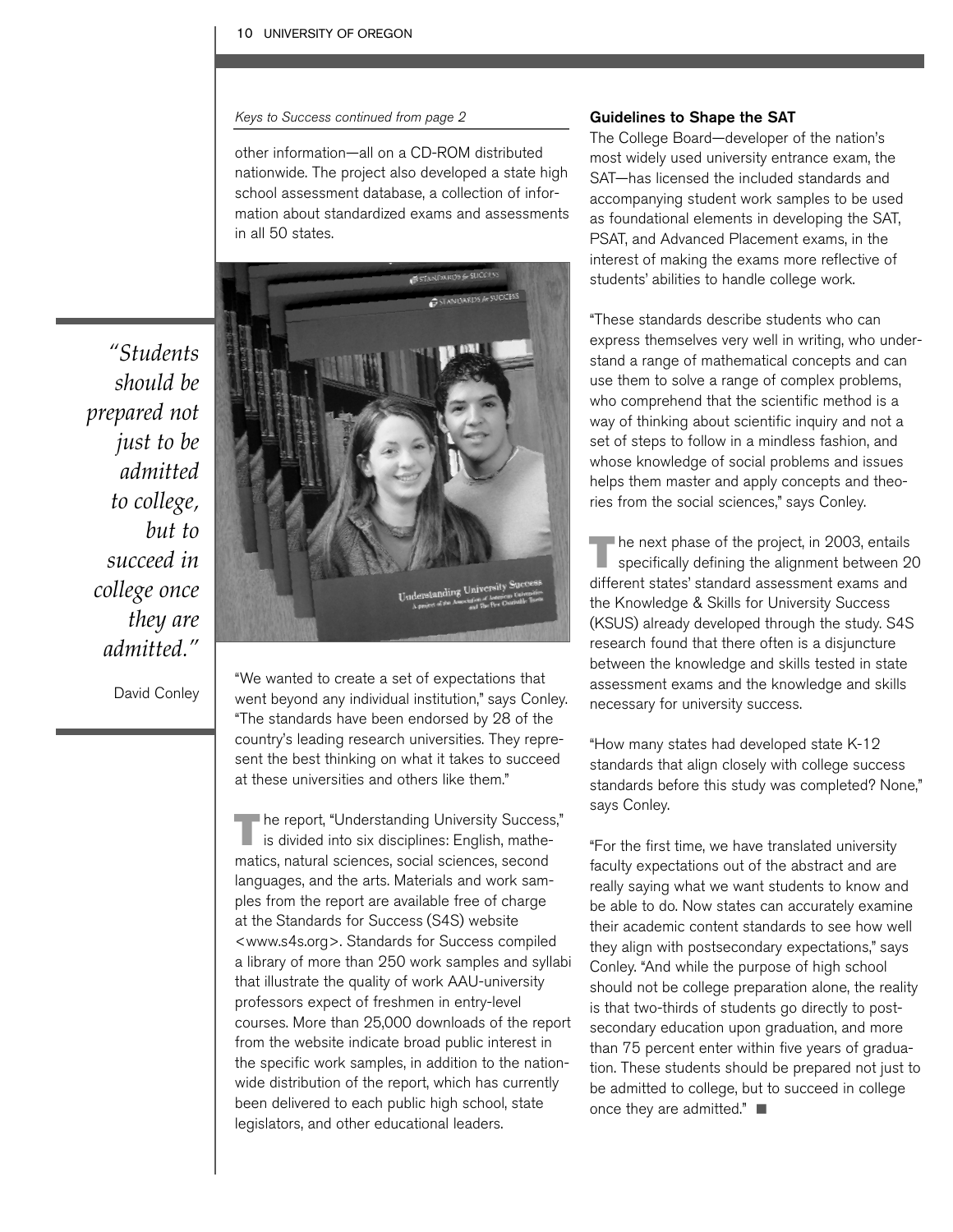

### **Faculty, COE, Students Rated1-2-3**

According to the *U.S. News & World Report* annual Best Graduate Schools ratings of colleges of education, UO College of Education faculty again ranks as the **#1** most-productive educational research faculty in the nation. The college ranking also rises to **#2** among U.S. public colleges and universities, while the quality of graduate students at the college is ranked **#3** of all nationally ranked graduate institutions of education for 2003-2004.

### SUMMARY OF THE RANKINGS:

Compared to other U.S. graduate colleges of education, the University of Oregon College of Education is rated as the

- **•** #2 ranked public college of education in the nation (up from 4th last year)
- **•** 7th best public or private college of education in the nation (up from 9th last year)
- **•** #1 most productive funded education research faculty for 6 of the last 7 years this year 37 percent higher per faculty member than the nearest competitor
- **•** 3rd ranked special education program nationwide—for the 4th year in a row
- **•** 3rd highest in quality of students, measured by total GRE scores—outranking Harvard, Stanford, Pennsylvania, UCLA, and Michigan
- **•** Most selective public college of education
- **•** 7th most selective public or private college of education (only Harvard, Stanford, Northwestern, Cornell, New York University, and University of Miami at Florida are more selective)
- **•** Best in the Northwest and the only top-tier ranked college of education in Oregon

The UO College of Education has once again achieved its highest ever national rankings, rising from last year's position as 9th in the nation overall and 4th among publically funded colleges.

# *A Friend's Lasting Impact*

Some decisions last longer than a lifetime. One such decision was made<br>by Janette Gunther Drew when she established an endowed scholarship in the UO College of Education. Mrs. Drew of Portland passed away in January 2003 at the age of 94.

In 1930, as a young English major at the University of Oregon, she wanted to be a teacher but found few opportunities. In 1994, fulfilling her life-long desire to make a meaningful contribution through education, Mrs. Drew established an endowed scholarship in the College of Education to support students preparing to be teachers. Her generous gift created a fund that has grown to support three students per year from the junior year through master's degree and licensure in teacher education. To date, her endowment has provided 22 full-tuition undergraduate scholarships.

Greg Benner '99, one of the first Drew scholars, received his Ph.D. from the University of Nebraska this spring. He had the privilege of personally knowing his benefactor. "Mrs. Drew's passing has made me reflect about the impact she has had on children and families throughout the country, and on me in particular. She had a tremendous and lasting impact on my life, my family life, and the lives of the children and families I have served and will serve," says Benner. "She made me want to give more, work harder, and do all I can to change the lives of children. She was a benefactor and friend I will always remember."

### LEAVING A LEGACY

There are many ways to give back to institutions we cherish. Remembering the University of Oregon College of Education in your will is one of the simplest ways to create a legacy of support for future generations of students and faculty. Gifts made by will may be for a specific dollar amount, a percentage of the total estate or the residue remaining after all debts, taxes, expenses, and other bequests have been paid.

SUGGESTED LANGUAGE: "I hearby give, devise and bequest to the University of Oregon Foundation, a corporation existing under the laws of the state of Oregon, (insert sum to be given) to be used by the College of Education."

Gifts can be unrestricted or put to specific use for students, faculty, or programs. All those who make a bequest to the University of Oregon become members of the Arnold Bennett Hall Society and are acknowledged as a partner in Oregon's future.

### For more information contact:

Andrea Wiggins, Director of External Affairs and Development College of Education 1215 University of Oregon Eugene OR 97403-1215 (541) 346-1568 awiggins@oregon.uoregon.edu or Terri Krumm, Director of Gift Planning UO Foundation PO Box 3346

Eugene OR 97403-0346 (541) 346-3026 • 1(800) 289-2354 tek@oregon.uoregon.edu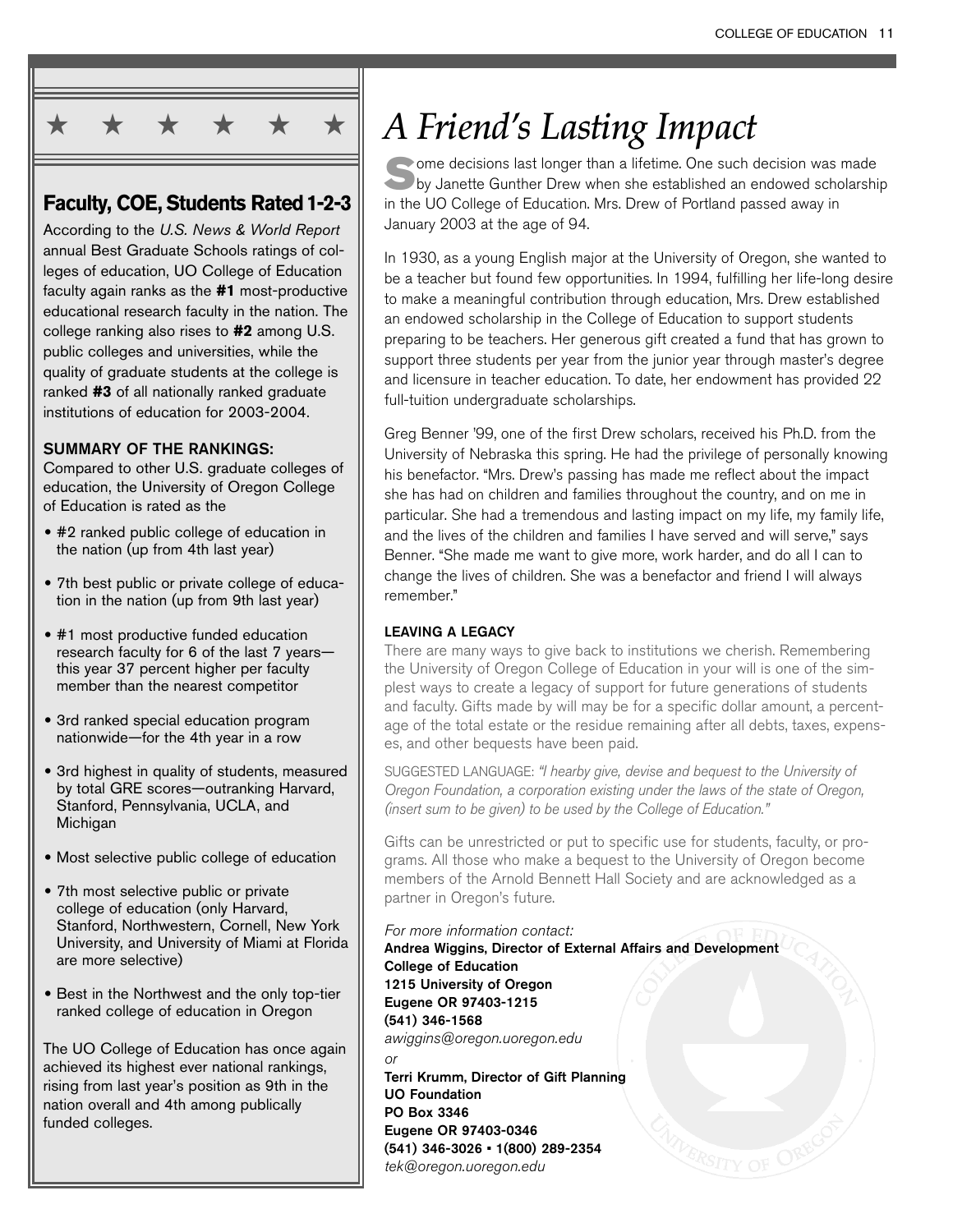Faculty Excellence continued from page 9

### PROFESSOR OF THE YEAR

Communication Disorders and Sciences Adjunct Assistant Professor **Karen McLaughlin**, Ph.D., is the Oregon Daily Emerald's **Professor of the Year**. A native of Littleton, Colorado, the 33 year-old COE professor received her four-year degree from the University of Colorado at Boulder and a master's and doctorate in communication disorders and sciences from the UO College of Education. One student described McLaughlin as "the best teacher I've had here at the UO. She's brilliant, knows how to effectively communicate complex information, and on top of that, she's just so nice," the student said. "I've learned more in her classes than any other, and I've had a good time doing it."

### MFT PROGRAM COMMENDED

The Commission on Accreditation for Marriage and Family Therapy Education voted to grant **accreditation with commendation** for the University of Oregon College of Education **Marriage and Family Therapy** Program.

TOP TEN FOR TOTS: Baby See'n'Sign Parenting Magazine selected "Baby See'n'Sign," a video by Communication Disorders and Sciences Instructor **Jo Larson**, as one of the top ten children's educational videos produced in the nation in 2002-03. Produced by Kronz Kids Productions, the video presents the basic building blocks for beginning baby sign language.

A native speaker of American Sign Language (ASL), Larson is the hearing daughter of Deaf parents. She has been teaching sign language for more than twenty years and providing ASL instruction to undergraduate and graduate students in programs across the UO campus as well as within the CDS program for six years. Larson was also recently recognized by the UO Office of Multicultural Affairs with the **Outstanding Faculty Award**, presented by UO students to honor faculty members who have shown commitment to working with students of color and dedication to increasing ethnic and racial diversity at the university.



### Area Head Becomes New Associate Dean

*Linda Forrest, Ph.D., has accepted the position of associate dean for academic programs and will officially assume her new responsibilities September 16, 2003.* 



*"I'm very interested in the intersections between the college's academic programs and the highly successful research and outreach components of the college," says Forrest. "I hope to contribute to*

*increasing the productivity of these intersections for the research and outreach programs, as well as for the academic programs. I am excited about the new developments of the college's research and outreach initiatives and the potential for faculty, students, and school/ community partners."*

*Forrest also heads the Area of Counseling Psychology and Human Services. Her scholarship focuses on professional training issues, specifically, educators' responsibility for addressing the ethical problem of trainees who are unable to develop adequate professional competencies. Forrest is a Fellow of the American Psychological Association, in both the Division of Counseling Psychology and the Society for the Psychology of Women.*

*According to COE Dean Martin Kaufman, "Dr. Forrest has earned the respect of her colleagues within the college, as well as the University of Oregon. Her national reputation, scholarship contributions, mentoring, teaching, and administrative experience will provide the college with the leadership necessary to enhance our national impact and strengthen our academic programs."*



Karen McLaughlin



Jo Larson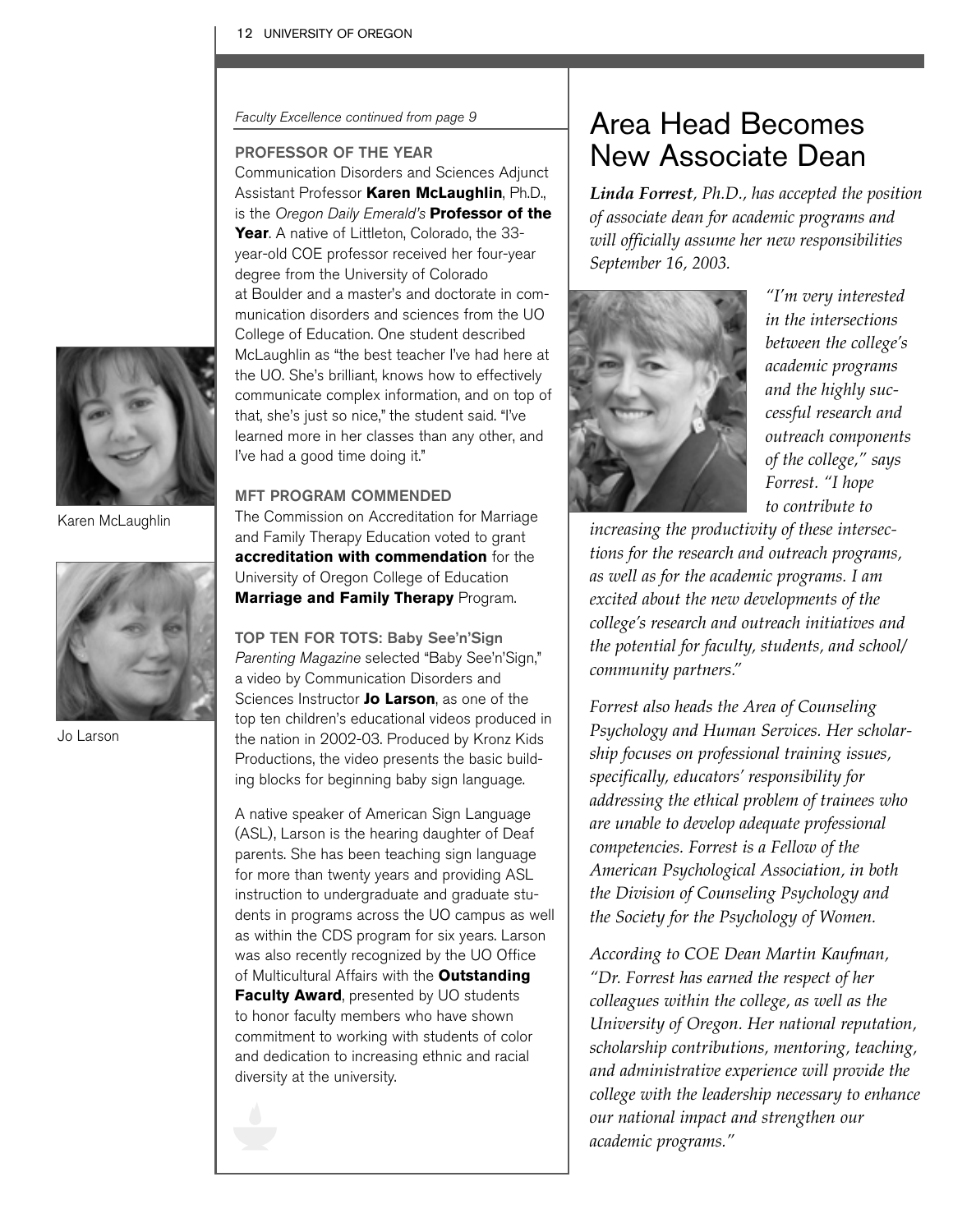### *Parents'Gift Supports Faculty Excellence*

When Carey McIntosh was working with at-risk elementary school children while earning her UO master's degree in special education, she received a lot of support from Adjunct Assistant Professor Emma Martin.

"Emma Martin was upport," says M<br>
and is looking for<br>
from her. She was<br>
to the site and he<br>
She had so mucl<br>
mile for her stude<br>
So when Carey's<br>
to make a gift to<br>
College of Educa<br>
the **H. K. Castle**<br>
professorships in<br> "Emma Martin was the coordinator of my emphasis area, which was behavior support," says McIntosh, of San Francisco, who earned her degree last year and is looking forward to teaching second grade this fall. "I learned a ton from her. She was willing not only to answer our questions, but to come out to the site and help out when we had a particular problem with the children. She had so much responsibility on her hands, but she really went the extra mile for her students."

So when Carey's father, **James McIntosh**, and his wife, Charlotte, decided to make a gift to the UO, Carey recommended that they provide support for College of Education faculty. This year, McIntosh and his family foundation, the **H. K. Castle Foundation** of Hawaii, gave \$450,000 for endowed professorships in the college.

COE Dean Martin Kaufman says the gift will be used to complete one professorship and create a second for the College of Education. "This endowed gift is extremely valuable for the college and critical to our efforts to sustain and renew our extraordinary faculty," says Kaufman. "Because in the end, it is the faculty that define the quality, relevance, and impact of our academic programs, our research, and our outreach effectiveness. We will use this endowment to recognize distinguished faculty, and to recruit and retain current and future faculty of prominence and influence."

McIntosh, who owns a Hawaii-based real estate company, says he made the gift both because he is a strong supporter of education and because he was pleased with the education Carey and his other two children, Charlotte and James, received here.

"I've been involved with education programs for many years," says McIntosh, who was born and raised in Hawaii and now divides his time between Hawaii and the Bay Area. "Without endowments and other outside help, schools and universities wouldn't be able to cover their costs."

The H. K. Castle Foundation was founded by McIntosh's grandfather, Harold Kainaou Castle, who was a rancher in Hawaii and a descendant of one of the early white settlers in Hawaii, Samuel Northrup Castle. In 1851, Samuel joined forces with Amos Starr Cooke to start a small trading company called Castle & Cooke, which is now a national real estate, transportation, and manufacturing conglomerate. The Castle and Cook families are no longer involved in the business, which still bears the original name.

Free of education.<br>
on education,"<br>
<u>Education</u>, he adds<br>
think the University<br>
xxcellent job." McIntosh says his grandfather was also a strong supporter of education: "Like many people, he believed that our future depends on education," says McIntosh. As for the recent gift to the College of Education, he adds "We're just happy to be able to help out a little bit. We think the University of Oregon has done an excellent job—and is doing an excellent job."

### FACULTY IN MEMORIUM:

Kenneth A. Erickson, Ph.D., died April 4, 2003, at age 85. He received degrees from University of Oregon and Washington State University and served in the U.S. Navy from 1943 to 1946. He served as principal at several Portland high schools and superintendent of Corvallis public schools. In 1967, he came

.......................



to the UO as director of the Field Training and Service Bureau in the College of Education. Erickson's impact on public schools in Oregon was far reaching. He received a Distinguished Service Award from the American Association of

School Administrators. After retirement, he continued to write books and remained active in his church.

Colleagues, family, and friends have established the Ken Erickson Memorial Scholarship in memory of his leadership and his ongoing commitment to students and professional educators. The scholarship supports a student in educational leadership at the UO College of Education. Contributions may be made to

Ken A. Erickson Memorial Scholarship c/o UO Foundation PO Box 3346 • Eugene OR 97403-0346 (541) 346-3026 • (800) 289-2354

Arthur Mittman, Ph.D., died May 14, 2003, at age 80. Mittman served as a lieutenant in the U.S. Army Air Corps during WWII. His aircraft was shot down, and Mittman spent 14 months as a prisoner of war in northern Germany. After the war he returned to his home state of Iowa. In 1963, he was recruited from the University of Iowa to a joint appointment by the UO English Department and the COE Education Psychology program.

Mittman was one of the early developers of the American College Testing Program (ACT College Entrance Exam) and was a leader in designing and delivering the college's research and statistical sequence for graduate students in a manner that made this content accessible and useable. He was a caring professor and mentor, who offered his expertise related to statistics and research design to many graduate students conducting quality theses and dissertations.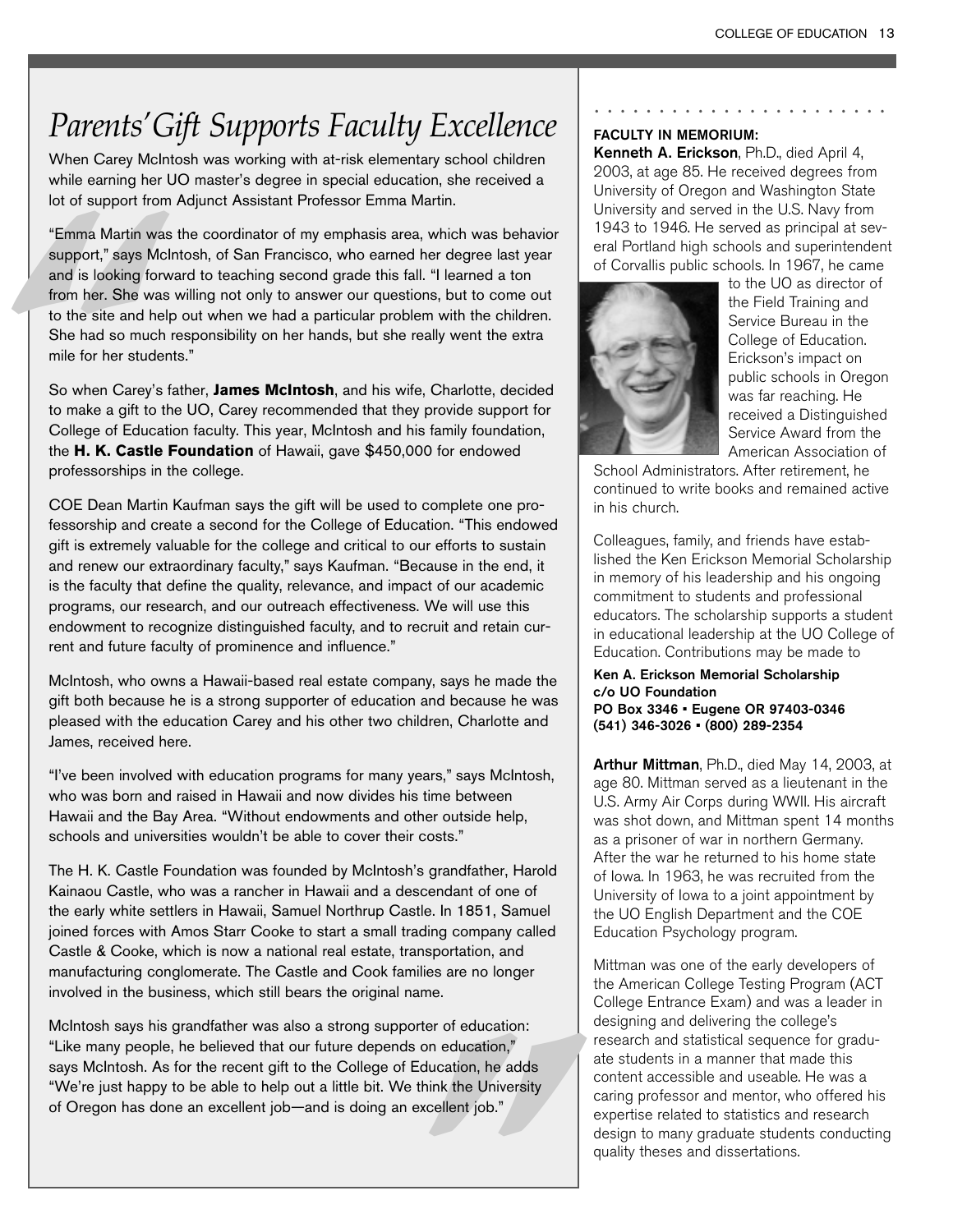### 14 UNIVERSITY OF OREGON

#### **College of Education Alumni Association Board**

#### *Officers*

Bruce R. Smolnisky '82, '87 *President*  Jerry McGuire '88, '92 *President Elect* Linda K. Smith '70, '82 *Past President* Terry Mero '81 *UOAA Representative* Mary Ann Sweet '64 *Membership*

### *Central Region*

Patricia Kern '83 Terry Mero '81 Marion Morehouse '76

#### *Coastal Region*

David Malcolm '84 Donna Woods '75

#### *Columbia Region*

Martin Crouser '89 Jerry McGuire '88, '92

Mary Ann Sweet '64 *Eastern Region* Carl Odin '69, '85

### Mickey Odin '88

#### *Northwest Region*

- Jerry Colonna '87
- Suzanne Cusick '92
- Doug Dougherty '92
- Raymond Giansante '58

### *Santiam Region*

- Catherine A. Alden '74
- Thomas N. Snider '80
- Bruce Waltz '80, '82

### *Southern Region*

- Edith "Sammie" Allen '63, '70
	- *Southern Valley Region*
	- Ellen S. Adler '72, '82
	- Richard Darst '82, '86
- Bruce R. Smolnisky '82, '87

#### *At-Large*

Cindee Rada-Robertson '84 Linda K. Smith '70, '82

Boyd Swent '78

### *Diversity Scholar Named Outstanding Alumnus*

utstanding alumni are recognized for exceptional contributions to education or other fields. This year Derald Wing Sue was honored and asked to address graduates at the COE June commencement ceremony.



Among research peers and professional psychologists, Derald Wing Sue is regarded as unparalleled in his contributions to society's understanding of cultural diversity and mental health issues in education, counseling psychology, and psychology. In a recent Fordham

University study, Dr. Sue was acknowledged as the most influential scholar of multicultural and diversity issues in the U.S.

Dr. Sue currently focuses on multicultural counseling competencies as professor of psychology at Teacher's College, Columbia University. He is one of the most frequently cited authors in his field. His books and articles are used in the majority of graduate programs in counseling psychology across the country. His broad reach as scholar and pioneer in multicultural education and psychology includes expertise in abnormal psychology, cultural identity development, ethics in counseling, crosscultural communications in higher education, innovative approaches to counseling with specific populations, and facilitating difficult dialogues about race in classrooms. Dr. Sue received his master's degree in counseling psychology in 1967 and his Ph.D. from the University of Oregon in counseling psychology in 1969.

In recognition of his leadership and professional and academic stature, Dr. Sue was invited to address President Clinton's Race Advisory Board on the National Dialogue on Race and participated in a congressional briefing on the Psychology of Racism. He has also provided extensive cultural diversity training for many Fortune 500 companies, serving business, industry, government, education, and mental health organizations both in the U.S. and abroad. He is the current president-elect of the Division of Counseling Psychology of the American Psychological Association (APA).

### **Alumni in the News**

Richard McCullough, Ph.D. '76, was named the 2003 Washington State Superintendent of the Year. Dr. McCullough is the superintendent of the Snoqualmie Valley School District.

Alumna Pat Cary Peek (Pat Ylvisaker) '64, '70, published a second edition of her book One Winter in the Wilderness, describing her experiences in the center of Idaho's Frank Church River of No Return Wilderness.

Mark Whitson '99, '01, journalism teacher at Lebanon High School, Lebanon, Oregon, was one of 35 teachers selected nationwide as a fellow for an intensive summer journalism institute at the University of Maryland last summer.

Jill Hutchins Andrews, recently published an anthology of poems by Vashon-Maury Island writers: The Nature of an Island, Sand Dollar Press.

Robin Rumery Carnhan, Kirkland, Washington, supervises student teachers for the University of Washington.

Lesley Kotua '89, is assistant principal of a large elementary school in Nelson, New Zealand.

Oberon Wolfe, Ph.D. '93, is senior researcher in the Ministry of Education in Saudi Arabia.

Gail Dolgin '82, received the Grand Jury Prize for a documentary at the 2002 Sundance Film Festival for the film "Daughter from Danang."

Anne Burdekin Sutton is deputy principal of the Brisbane School of Distance Education in Australia.

James R. Bardsley, Ph.D. '79, Salt Lake City, Utah, is Associate Vice President for Finance and Planning for the University of Utah Health Sciences Center.

Nancy Golden, Ph.D. '87, was named superintendent of Springfield Public Schools in 2003.

Kent Hunsaker '78, has been hired as executive director of the Confederation of School Administrators (COSA). He replaces Ozzie Rose, who will step down as COSA head after 29 years.

If you have information to share about yourself or other alumni, e-mail us at edalum@oregon.uoregon.edu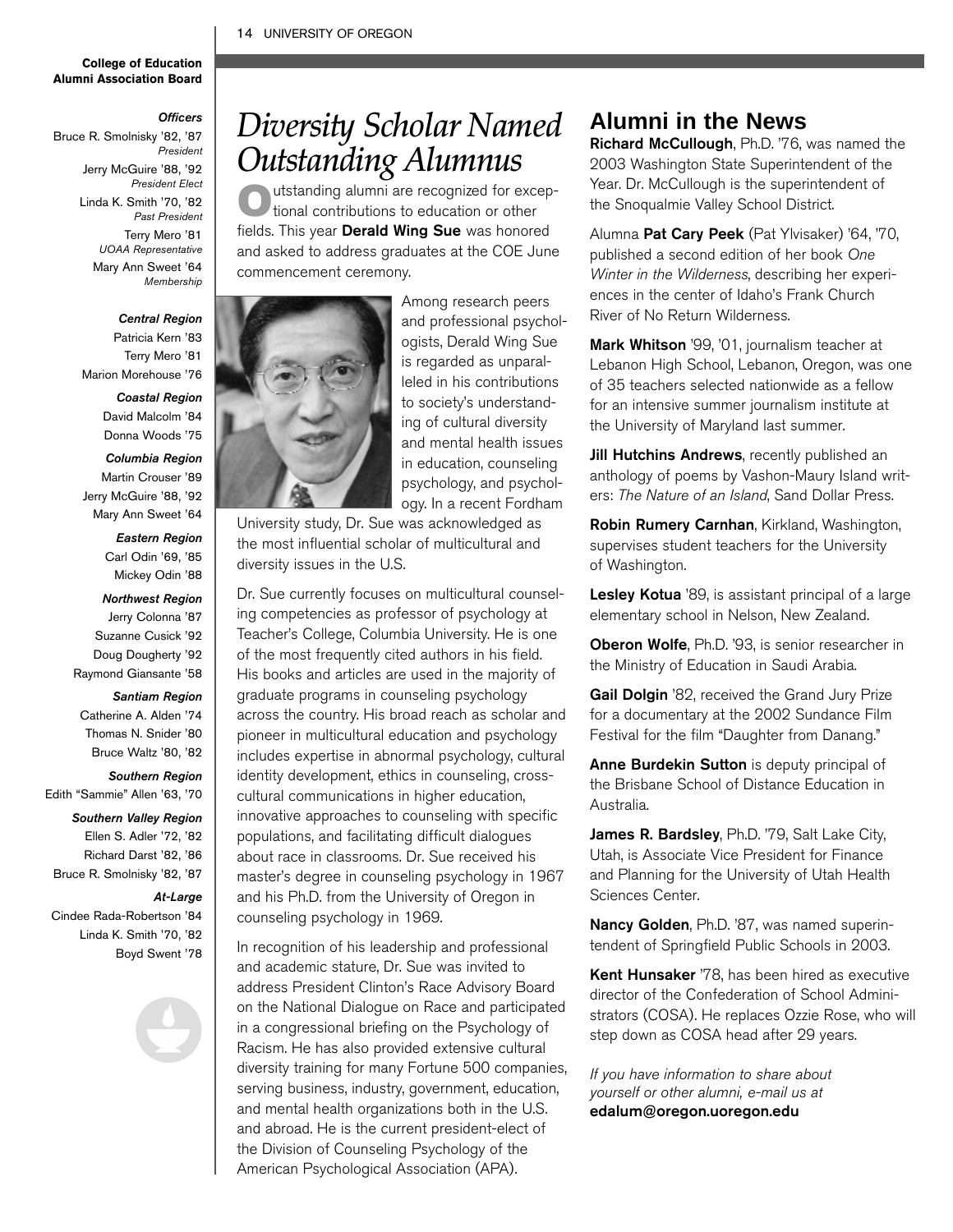## **Alumni Awards**

This spring the College of Education Alumni Association honored the following alumni (listed with their COEAA regions).

### **DISTINGUISHED ALUMNUS AWARD**

**Harriet Elaine Adair** '71, *director of student achievement, Portland Public Schools*, received the award for her leadership in meeting the diverse educational challenges of students in her district. (Columbia)

**Harvey O. Bennett** '65, '72, *past president of Rogue Community College and interim president of Umpqua Community College*, was honored for lifetime contributions to higher education in Oregon. (Southern)

**Joanna Burk** '66, '68, *retired speech pathologist, Umatilla-Morerow Education Service District, Pendleton*, was honored for her life-long career working on behalf of disabled children and the profession of speech/ language pathology. (Eastern)

**Susan Taylor Greene** '88, *superintendent, McKenzie School District 68*, received the award for her outstanding leadership in improving student achievement and school-wide student behavior at Fernridge Middle School. (Southern Valley)

**Lois Rawers** '85, *principal, Hoover Elementary School, Corvallis*, was acknowledged for her significant and sustained leadership in education at the local, state, and national levels. (Santiam)

**Diane M. Reed** '78, '81, *psychologist, Bend*, is active in social service, the arts, and community affairs and is a member of the UOAA board of directors. She was honored for her professional expertise and lifetime of community service. (Central)

**Tanya Sinko** '92, '02, *teacher*, *Myrtle Point High School*, was honored for her effectiveness in the classroom. (Coastal)

**Nikki L. Squire** '87, '88, *retired superintendent, Hillsboro School District*, was honored for lifetime contributions to education and public schools in Oregon. (NorthWest)

### **EDUCATIONAL EXCELLENCE AWARD**

**Judy Hampton** '85, *principal, Oakridge High School*, was honored for her vision and leadership at Oakridge High School, in the community, and in the education profession. (Southern Valley)

### **FRIEND OF EDUCATION AWARD**

**Edwin I. Caleb** '79, *Klamath County district attorney*, was honored for leadership in providing positive community support through the Citizens for Safe Schools Program. (Southern)

**Garry Weber** '80, *businessman and community leader*, was honored for his respect, leadership, and support of public schools as chairman of the Springfield School Board. (Southern Valley)

### **STUDENT ACHIEVEMENT AWARD**

**John Nehl** '77, '86, *head football coach, Mountain View High School, Bend*, and his players were honored for influencing the student body and decreasing substance abuse through the creation and implementation of a voluntary drug testing program. (Central)

# *Call for Nominations*

Nominations for next year's alumni awards are due by December 1. With the exception of Distinguished Alumnus awardees, regional award recipients do not need to be UO or COE alumni. If you would like to nominate someone for a College of Education Alumni Association (COEAA) award, see our website for nomination forms and information about the various awards. http://education.uoregon.edu/coeaa-awards

### Mark Your Calendar . . .



HOMECOMING 2003 IS COMING ON OCTOBER 24-25. CIRCLE THE DATES! COME BACK TO THE COLLEGE OF EDUCATION FOR A CAMPUS TOUR! GET YOUR TICKETS FOR OREGON VS. STANFORD! MORE DETAILS WILL BE COMING FROM THE UO ALUMNI **ASSOCIATION** (UOAA).

### IN MEMORIUM:

Willard Bear, D. Ed. '58, died December 1, 2002, at 90 years of age. He was a life-long educator and former deputy superintendent of public instruction for the Oregon Department of Education.

.........................

Margaret (Perry) Teufel died May 2003. She received her bachelor's and master's degrees from the University of Oregon and was a special education teacher in the Hillsboro School District. In 1955, she was named National Teacher of the Year by the National Education Association (NEA). Teufel was also financial officer and chief executive officer of Oregon Roses, Inc.

Keep up to date with the College of Education: COE website: http://education.uoregon.edu